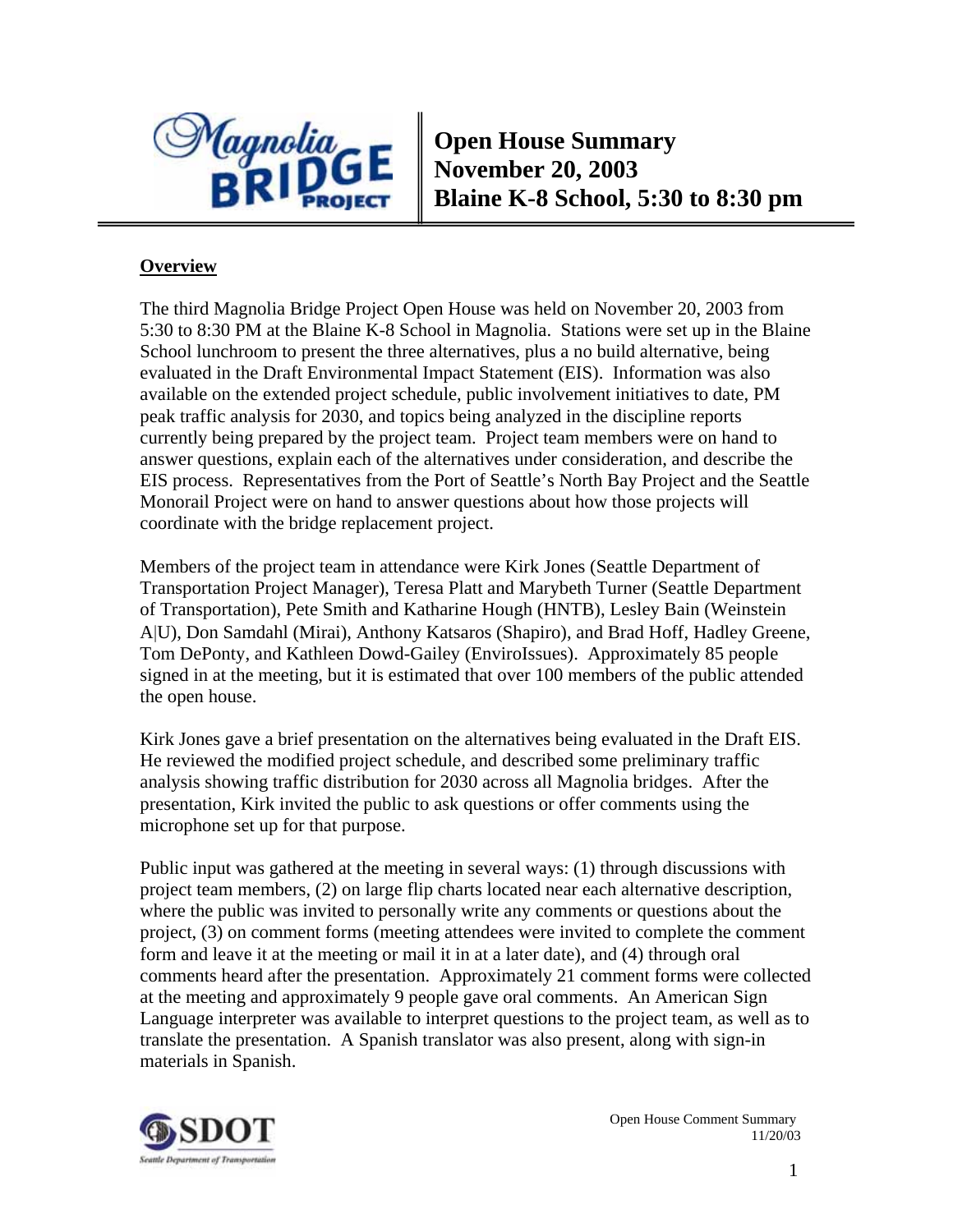# **General Summary**

The following issues were raised during the open house, either in discussions with project team members, on flipcharts, during the question and comment period after the presentation, or on comment forms.

- **Minimize localized impacts** on Magnolia residents and the community (e.g., noise, interruptions in traffic flow and patterns, etc). Many commenters expressed preference for maintaining existing traffic patterns into Magnolia. Commenters are concerned about the traffic on narrow, residential streets and would like to see traffic calming measures implemented. Many expressed concern about the impacts of Alternative H on the Thorndyke neighborhood around Halladay Street.
- **Maintain traffic flow.** Some commenters expressed concern about a traffic signal on the bridge slowing traffic and disrupting traffic flow, while others believe the signal will help reduce speeds in the Galer/Thorndyke neighborhood. Conversely, some commenters thought a traffic light on the bridge could slow traffic down to the speed limit.
- **Emphasize connection with transit alternatives.** Maintain or improve local bus service and ensure that the new facility allows for connections with monorail stations along  $15<sup>th</sup>$  Avenue West. Conversely, some commenters encouraged the project team to move forward without slowing down the design process to accommodate the monorail.

# **Alignment Preferences**

Three build alternatives (A, D and H) and a No Build alternative are being studied in the Draft EIS. The public identified a variety of specific alternative preferences, and commented on perceived flaws in each design.

**As the following matrix shows**, comments were submitted that both supported and opposed each of the alignment options.

| <b>Alternative   Positive</b> | <b>Negative</b><br><b>Comments Comments</b> |
|-------------------------------|---------------------------------------------|
|                               |                                             |
|                               |                                             |
|                               |                                             |

**Alignment preferences varied considerably**, from those who support maintaining a bridge in its current location to those who hope that a new alignment will help improve access to Magnolia, Smith Cove Park, and Port properties. As the matrix above indicates, the public generally expressed preference for Alternative A. In general, negative

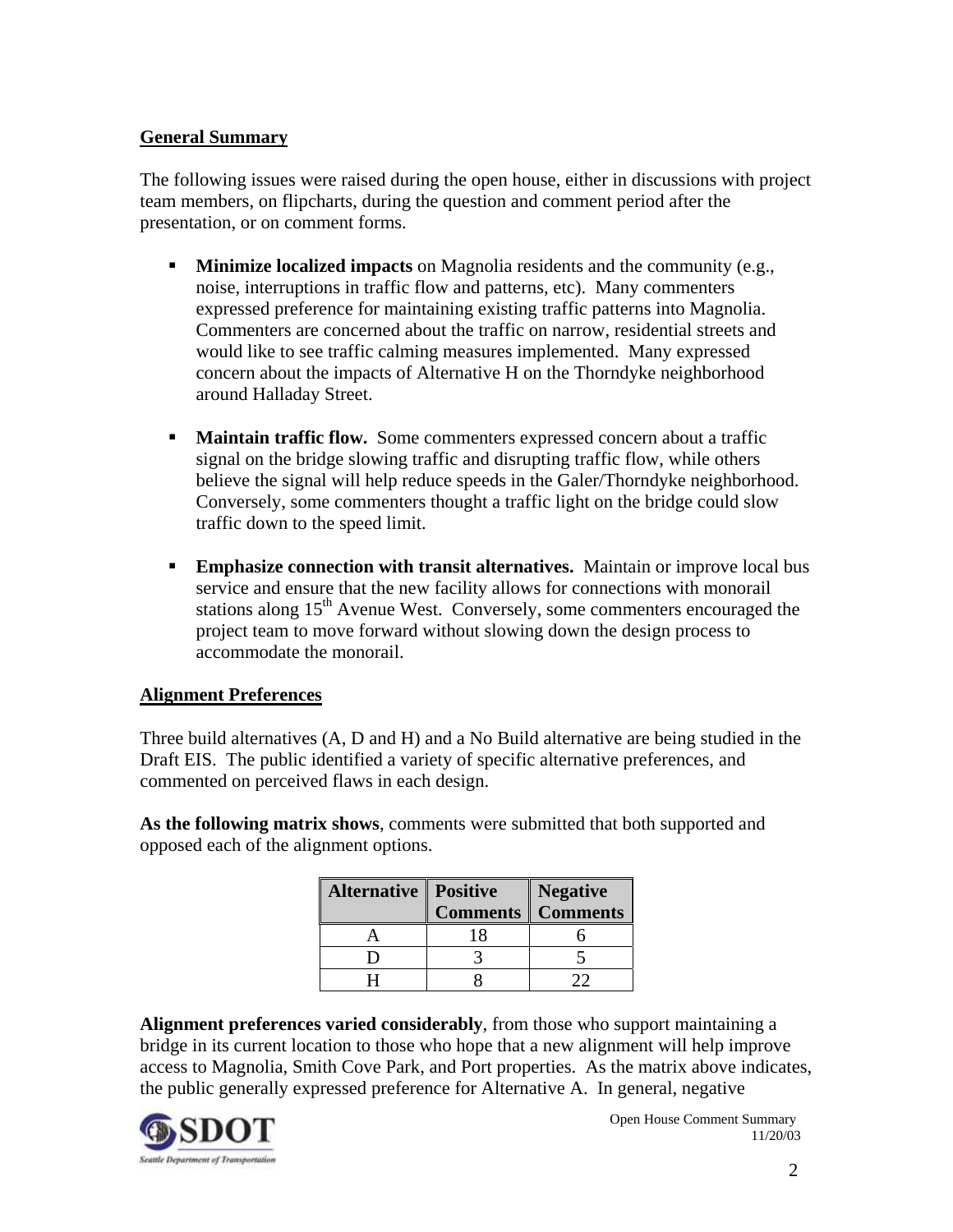comments regarding Alternative H outweighed negative observations for the other alternatives.

# **General Public Input**

The following includes comments captured verbatim on flipcharts during the meeting, oral comments and questions after the presentation, and input submitted via comment forms returned at the open house and by mail.

# **Flipchart Comments**

The following comments were captured on flipcharts placed near the profiles and maps of the alternatives.

# **General Comments**

- Improve safety speed limit enforcement, crosswalks at Galer and Thorndyke.
- Keep bridge where it is. Leave old one open while building new one and make exits east and west to Smith Cove Park.
- An intersection with traffic lights on the bridge leads to bad traffic flow.
- I don't like the idea of an intersection. It slows traffic.
- Keep transit stops. They are used.
- Consider future light rail, streetcar, monorail, and *Sounder* connections.

# **Alignment A**

- Good alternative. Long-term solution.
- Short-term no bridge access.
- Speed up construction provide contractor incentives for early completion.
- Don't make the bridge like a freeway. Don't build a half diamond interchange for the Port property. T-ramp and interchange is much better. Think traffic calming techniques.
- Alternative A Intersection on bridge would help slow traffic on bridge.
- No traffic signals on bridge please! Have Port traffic and marina traffic merge onto the bridge. Serve the masses. A-Ramps would be best, but why not better ramps to allow traffic from Magnolia, to access marina, Smith Cove Park and Port better?
- Alternative A is the best plan to avoid development of the shoreline south of the bridge, in an area that would block views.
- Alternative A is the best solution with the least impact.
- Alternative A-Ramps allows for the best traffic flow. Introducing intersections seems counterintuitive.
- Alternative A is far better preserves more of Magnolia.

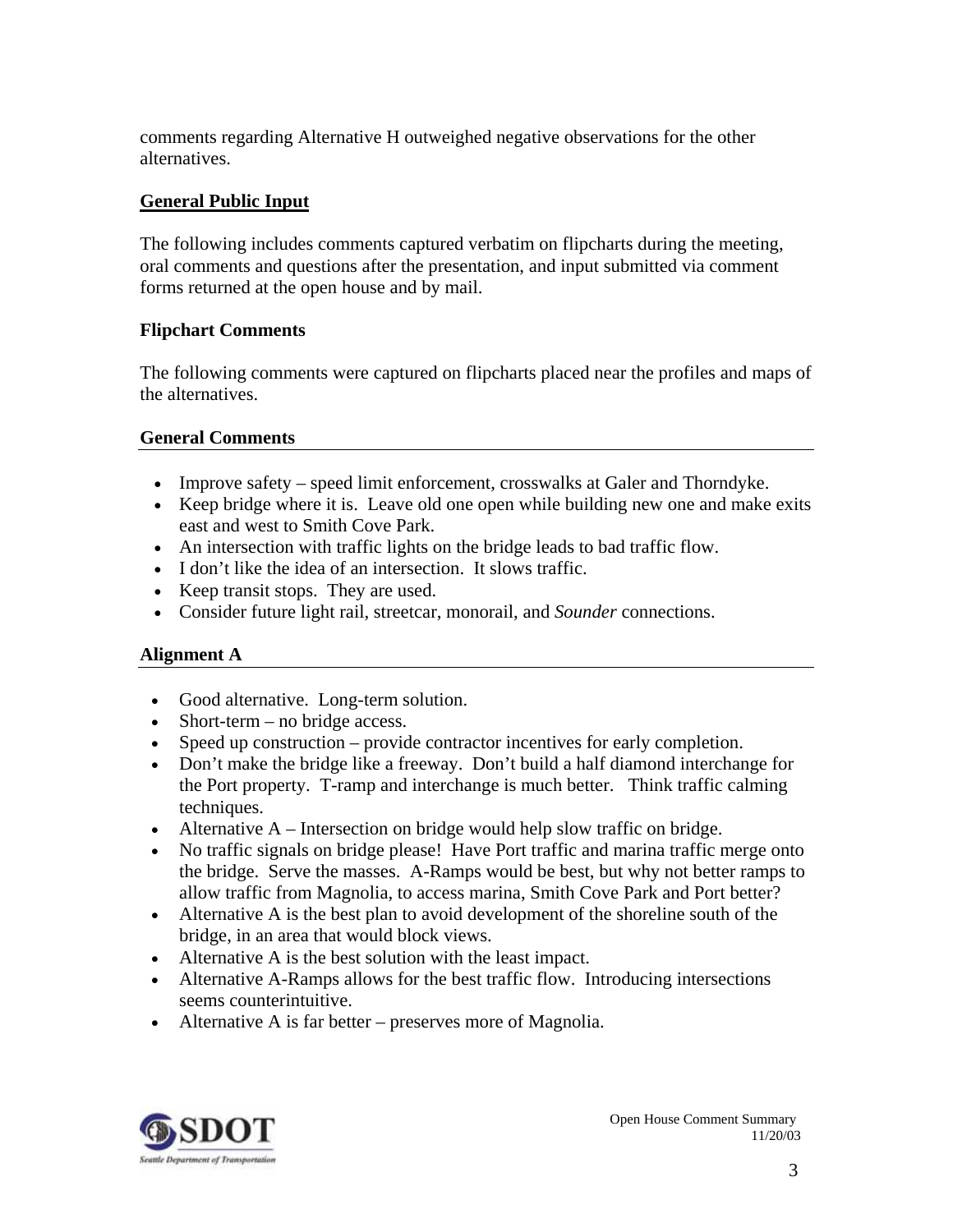#### **Alignment D**

- This alternative significantly impacts the residents on the bluff.
- The "landslide" hill in this alternative has to be adversely affected by overhead bridge construction.

#### **Alignment H**

- Two bridges  $=$  too many  $=$  too much money.
- The neighborhood impact would be severe narrow streets, no garages and parking on both sides of the street, many children. This alternative is dangerous.
- Two bridges will be necessary in the long run. Build the north one first to handle the traffic from the current bridge. Focus on the arterials and the traffic flow. Be smart, but not overly controlled by short-term costs.
- Seems wasteful to build a north bridge that does not tie into the proposed Port north/south route.
- Rather than build the north bridge, funds could be well spent improving capacity on Dravus and Emerson.
- North bridge will have poor traffic integration into existing Magnolia arterials.
- North bridge provides no enhancements of traffic to Village merchants.
- Any solution that includes the Galer Flyover is flawed.
- Alternative H would dramatically affect traffic flow on Howe St., between Condon Way and  $32<sup>nd</sup>$ . People on the west hill use this street to cut over to Thorndyke. It would be awful and dangerous.
- It significantly impacts residents on the bluff and sits directly next to a hillside know for slide activity.
- Alternative H impacts very adversely those Interbay residents on the lower, western slope of Queen Anne. I certainly do not want an overpass, more noise, gas emissions and headlights in my backyard.
- Alternative H makes great sense for the traffic flow on Thorndyke and the main bridge, and it adds flexibility should the main bridge need to be closed.
- (*Written next to the above comment)* The main bridge is being replaced so it won't have to be closed anymore.
- Alternative H is the highest impact of all. There are no problems with access as is.
- It seems a shame to impact another area of the community adversely, as Alternative H does, unless there is some very great, unapparent, need.

# **Oral Comments/Questions**

Approximately 9 people spoke after the presentation, offering comments and asking questions of the project team.

• I like the view from the existing bridge and would like to see it preserved. Alternative D entails moving the bridge to the north. Why does the Port like this

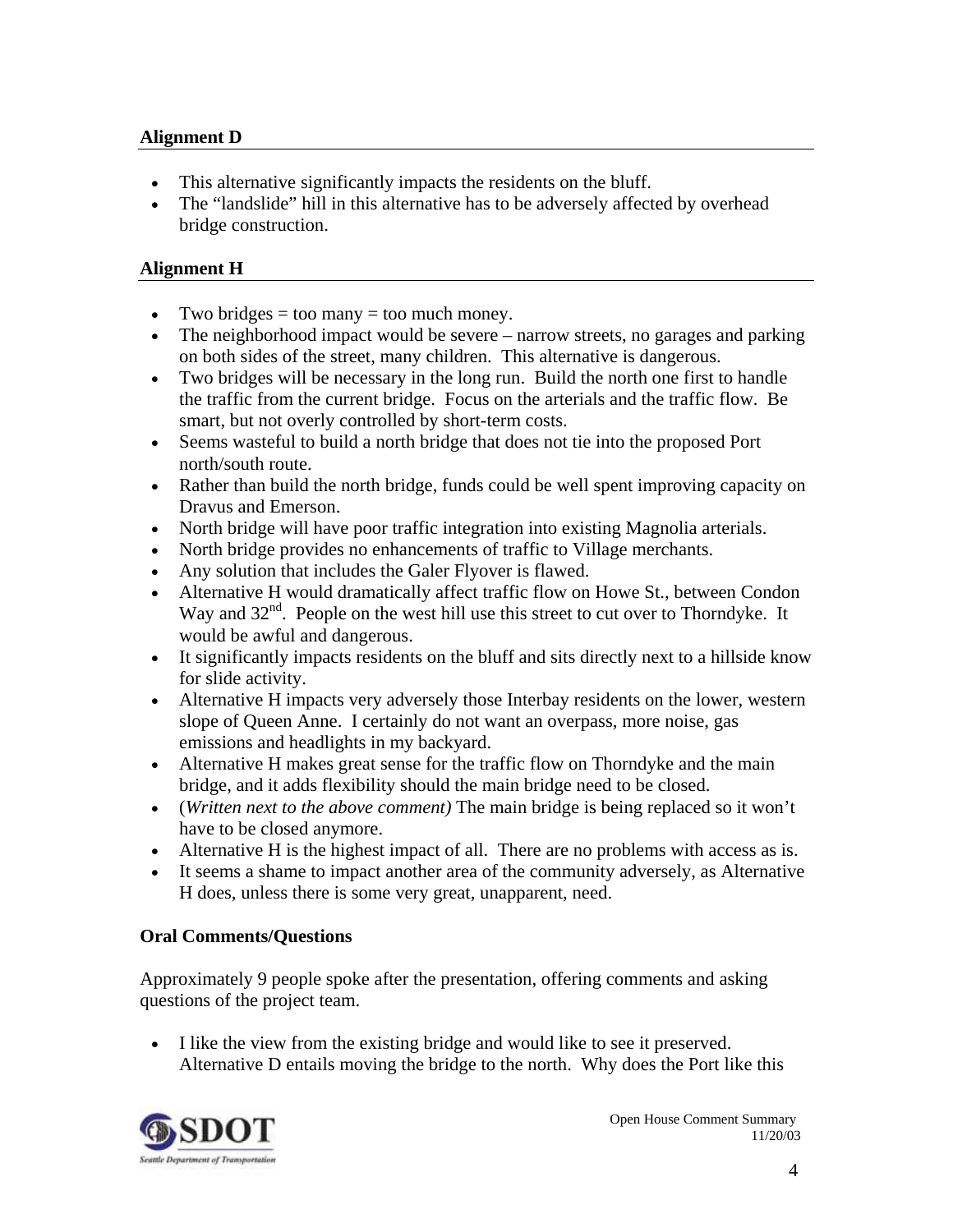alternative with the bridge in the middle of everything? Alternative A is best, as it leaves the uplands open. Alternative H is cumbersome.

- When will traffic analysis be available for neighbors to study? *After WSDOT and FHWA have seen the analysis – perhaps in 4-6 weeks.*
- What is the appeal of Alternative H?
- I have concerns about Alternative H because I live on Halladay. Noise, air pollution, and lowered property values are all neighborhood concerns. Why can't the north bridge be moved to the south? To the south is an open space with no houses. I have concerns about the impact on the whole neighborhood, especially with the monorail and other projects.
- If Alternative H is chosen, what can be done to mitigate the impacts?
- What are the impacts on cost with the monorail and the required changes to the Galer Flyover? How would the monorail affect Alternative H at the north end and at the flyover? How are the two projects working together?
- What are the estimated costs of changes to the Galer Flyover?
- When will the funding process begin?
- Is there a reason why the existing Magnolia Bridge connection (east end) cannot be used?
- I am concerned that the multiple stops on the southern part of Alternative H will not make that concept as viable.
- What will happen to the bicycle and pedestrian trails on either side of the Port property?
- Alternative H dumps vehicles into an area where there are no major routes or accommodations.
- Do not forget existing Metro routes and the importance of transit. Some bus riders connect to trails beneath the bridge. The east/west bus routes are a vital connection for pedestrians.

# **Comment Form Input**

More than twenty-one comment forms were submitted during or after the open house. The three questions asked on the comment form were:

- What are your thoughts on the three alternatives being studied in the Draft EIS?
- Is there anything you would like more information about as the EIS process moves forward?
- Additional Comments

The input from these forms is captured verbatim below. Horizontal lines separate individual comments responses. Some citizens only chose to respond to the first question.

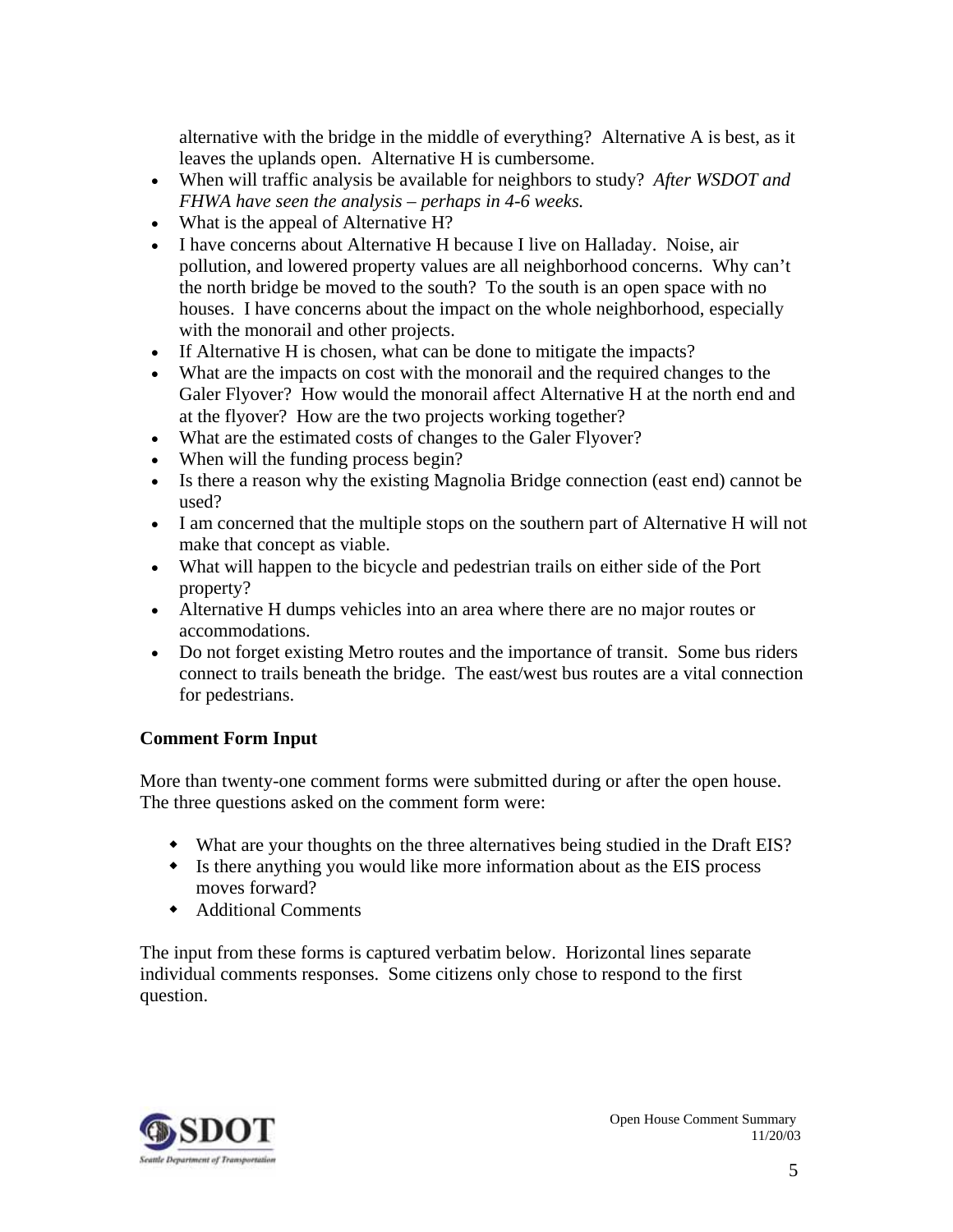*What are your thoughts on the three alternatives being studied in the Draft EIS?*  Alternative H is a horrible design. We don't need another bridge at Halladay. This will adversely affect Thorndyke.

Alternative A makes the most sense because it's the most similar to the current configuration. There is nothing wrong with the current configuration  $-$  it's only the actual structure that is the problem.

*What are your thoughts on the three alternatives being studied in the Draft EIS?*  Leave the bridge configuration as it is and to come into Magnolia as it does. If you change it to Thorndyke, they will use all of the cross streets and have more accidents. Enough said.

*What are your thoughts on the three alternatives being studied in the Draft EIS?*  Favor A.

D is second choice.

Eliminate H because of: traffic impacts on narrow streets in neighborhood leading off Thorndyke, poor visibility on side streets, cars parked on both sides because most homes do not have garages, houses close to street.

*Is there anything you would like more information about as the EIS process moves forward?* 

Info, info, info. Keep meeting with us. Have a meeting in "H" neighborhoods.

*What are your thoughts on the three alternatives being studied in the Draft EIS?*  Alternative H would have heavy traffic (i.e. emissions) right under our windows, especially if a stoplight is placed at Halladay and Thorndyke.

*What are your thoughts on the three alternatives being studied in the Draft EIS?*  Alternative A-Ramps seems most sensible and less disruptive to homeowners in the area. Both Alternative Ds seem like a lot of extra curving around that is not necessary. Alternative H seems like a waste of money. We do not need more entrances/exits to Magnolia. It would change the peaceful, community feel.

*What are your thoughts on the three alternatives being studied in the Draft EIS?*  Alternative H impacts too many residences and businesses. Our property values would go down due to the noise, light and traffic. Other alternatives do not seem to impact as many residences and businesses. Cost estimates would be helpful.

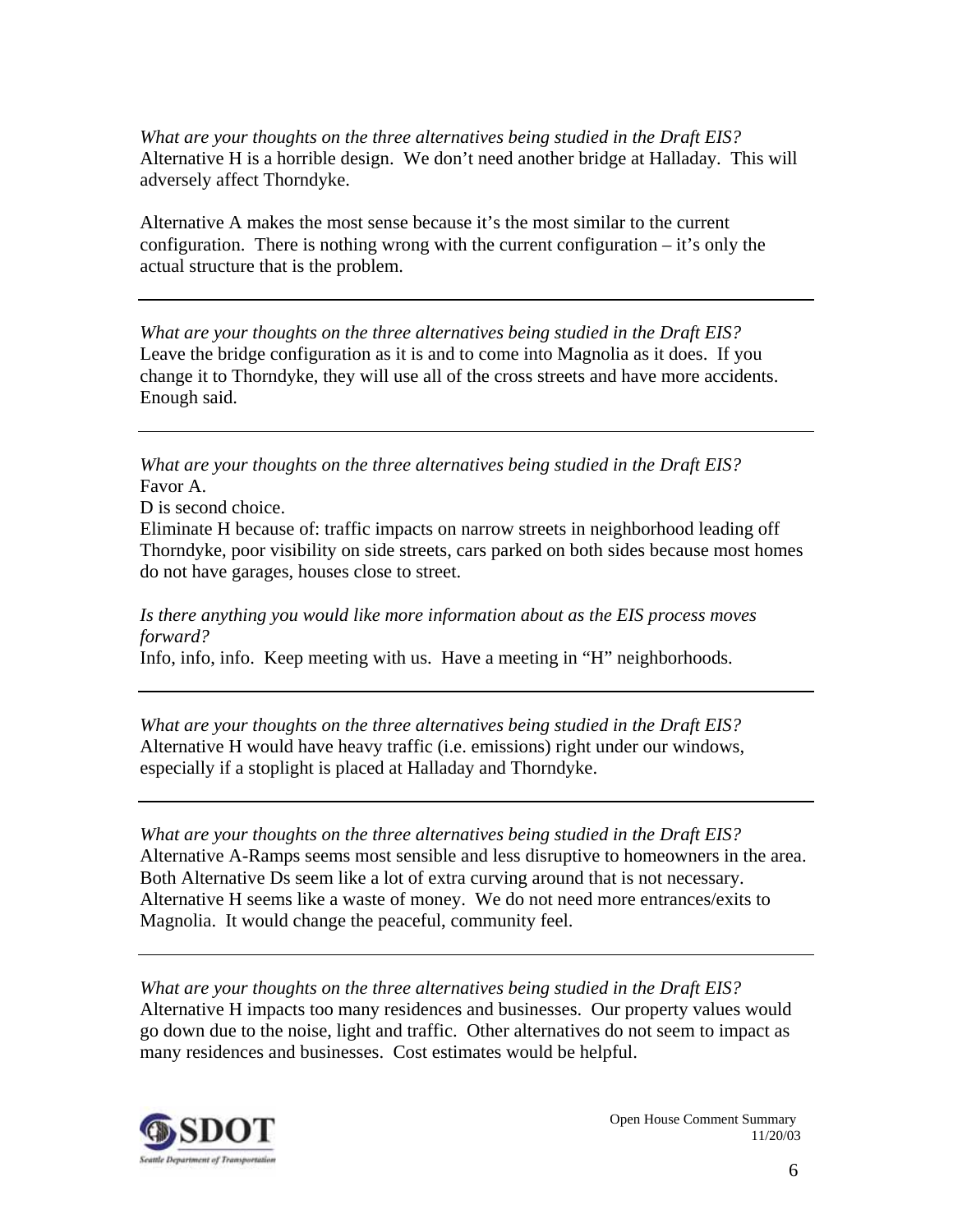*Is there anything you would like more information about as the EIS process moves forward?* 

I think your presentation boards need to be clearer – the intersections should be labeled with a traffic light, and label the time that the Magnolia Bridge would be out of service for each alternative.

*What are your thoughts on the three alternatives being studied in the Draft EIS?*  All three seem to be workable possibilities. Prefer Alternative H, as it would create a greater dispersion of traffic and less down time.

*Is there anything you would like more information about as the EIS process moves forward?* 

Thank you for an excellent presentation. Thank you for presenting the monorail information as well.

*What are your thoughts on the three alternatives being studied in the Draft EIS?*  Alternative H appears to be the only option that will both handle current and future traffic and maximize future development in Interbay.

*What are your thoughts on the three alternatives being studied in the Draft EIS?*  Queen Anne, Uptown and Ballard need Alternative H. They need the access to Thorndyke for job access and for emergency periods when the Magnolia Bridge, Emerson Bridge, or Dravus Bridge is blocked.

Seattle needs its industrial areas (BINMIC) to have excellent freight mobility and access. Alternative H does this.

*Is there anything you would like more information about as the EIS process moves forward?* 

*Additional:*  Don't leave us with only two Magnolia access points during construction.

*What are your thoughts on the three alternatives being studied in the Draft EIS?*  Oppose Alternative H. I see negative impact on Thorndyke and folks going to/from south and west Magnolia. Also, there is a negative impact on the Interbay P-Patch with Alternative H.

*What are your thoughts on the three alternatives being studied in the Draft EIS?*  I like Alternative A-Ramps the best.

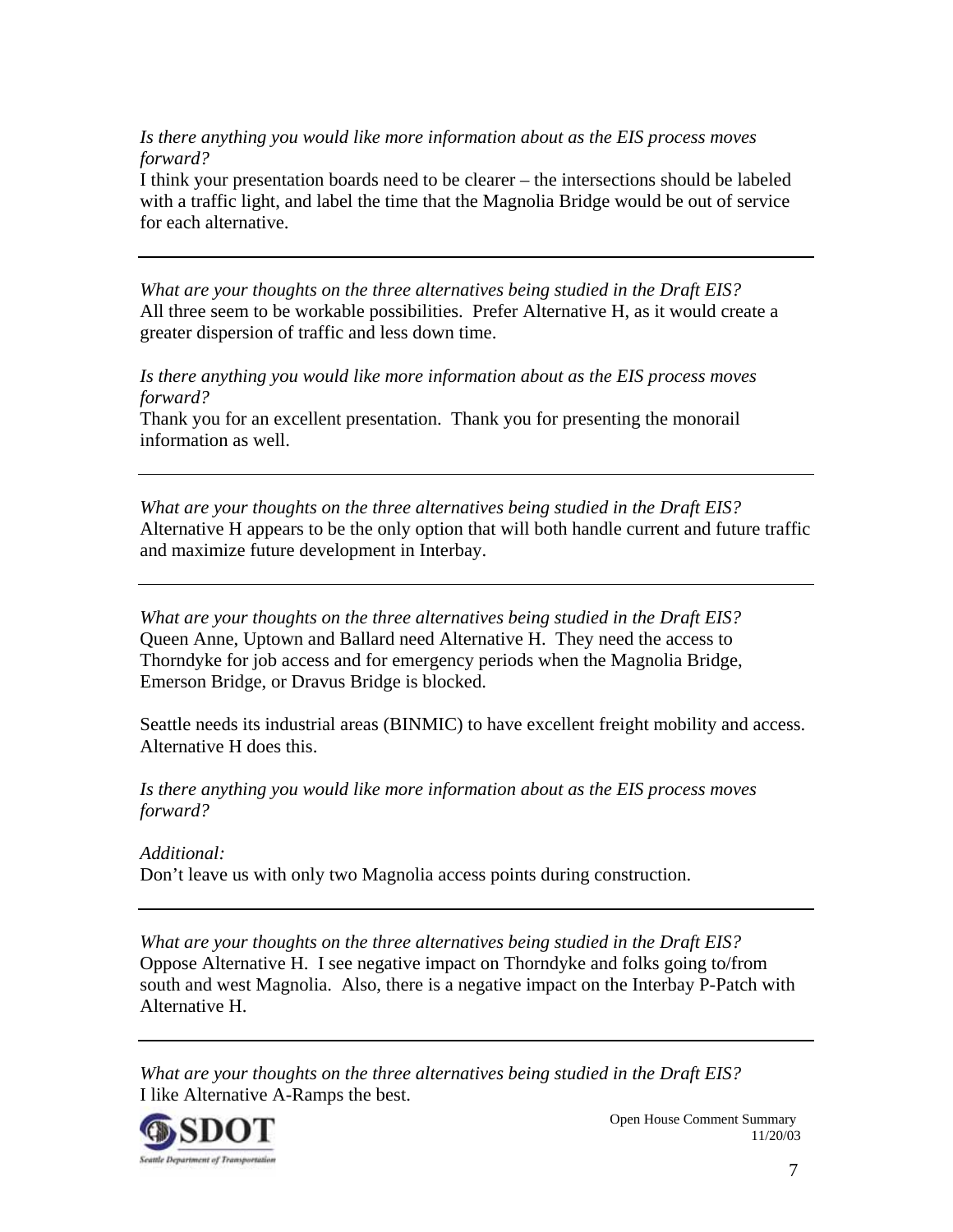*What are your thoughts on the three alternatives being studied in the Draft EIS?*  I am concerned about the costs of the various alternatives. I think this would greatly influence my decision. Also, it would be nice to know exactly what the Port of Seattle is planning to do. Their development will tremendously impact the traffic on Elliott. Being that the monorail now appears to have reduced traffic from 6 lanes to 4 lanes, I am in favor of no further development of the Port property so consequently, I would only favor alternatives that would not enhance the Port's properties – so, that would imply that only Alternative A should be considered.

*What are your thoughts on the three alternatives being studied in the Draft EIS?*  Keep new bridge clear of the new city park.

*What are your thoughts on the three alternatives being studied in the Draft EIS?*  Flyover access to the south bridge (Alternative H) seems inefficient for accommodating increased traffic volume, both short term and long term. Therefore, anticipate the north bridge would have the most use. The north bridge does not improve access to neighborhoods or village, nor does it connect to Port property. Wouldn't traffic burden increase on residential streets?

# *Is there anything you would like more information about as the EIS process moves forward?*

Would construction be funded separately for 2 bridges even though the 2-bridge option is a package deal?

With a new and improved Magnolia Bridge why is a  $2<sup>nd</sup>$  bridge needed, especially one that does not access Port property and increases peak traffic throughout neighborhoods?

What facilitates best access to village and accommodates commercial vehicles with least impact on neighborhoods – volume, speed, safety, and noise?

*What are your thoughts on the three alternatives being studied in the Draft EIS?*  I like Alternative H's north bridge, but not all of the south bridge. I don't like the use of the Galer Flyover.

For Alternative A, I don't like moving the bridge further south over the water. It cramps the park and the new park area. I don't like the intersection idea – putting a light halfway down the bridge will slow the traffic too much.

I like Alternative D-Ramps. It moves the bridge further north and uses the present access for the bridge at Elliott W.

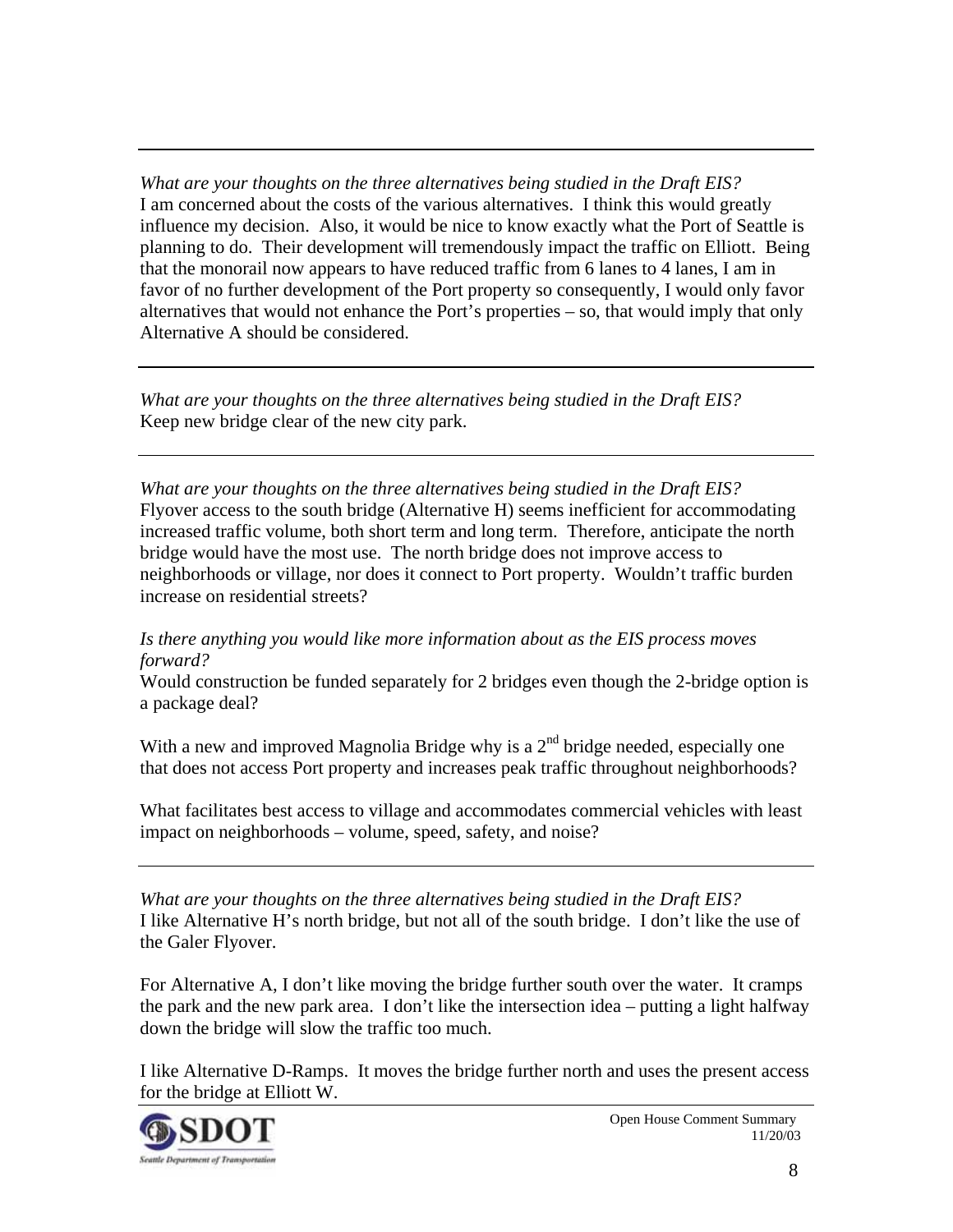*What are your thoughts on the three alternatives being studied in the Draft EIS?*  I would prefer Alternative A-Intersection. It allows Magnolia residents access to Smith Cove, reduces the development of two areas (as seen in Alternative H), takes advantage of existing bridge land. Alternative H creates higher costs, impacts more neighborhoods with traffic, and impacts the wetlands on Wheeler.

*What are your thoughts on the three alternatives being studied in the Draft EIS?*  Alternative H is the best alternative for flexibility. Plus, it will improve traffic flow on Thorndyke and take traffic pressure off the Thorndyke Park neighborhood. Alternative H is also better for flexibility in case the new main bridge needs to be closed. It is better for emergency response too.

Alternative H is the preferred choice. It is already highly populated at north Thorndyke and it makes sense to have another access route in that area.

#### *Is there anything you would like more information about as the EIS process moves forward?*

Any proposal should contemplate and include concrete measures to regulate and soften traffic noise on Thorndyke, near Thorndyke Park.

*What are your thoughts on the three alternatives being studied in the Draft EIS?*  Alternative H with modified Flyover – access to southbound Elliott plus the monorail lane restrictions creates a huge bottleneck on Elliott. Who is looking at this?

*What are your thoughts on the three alternatives being studied in the Draft EIS?*  Alternative H is terrible and unnecessary. It has high impacts. Choose to replace the existing bridge with the least impacts and a plan acceptable to all. No businesses or neighbors should be impacted.

*Is there anything you would like more information about as the EIS process moves forward?* 

How to get communal input on Alternative H.

*What are your thoughts on the three alternatives being studied in the Draft EIS?*  I don't want this project to make a freeway type of roadway. I do not like the half diamond interchange shown for Alternative A and D. Please consider more alternative modes of transportation in the investigation of each alternative (bicycles, pedestrians, transit, access to monorail). The best solution for everyone is to get cars off the roads. If

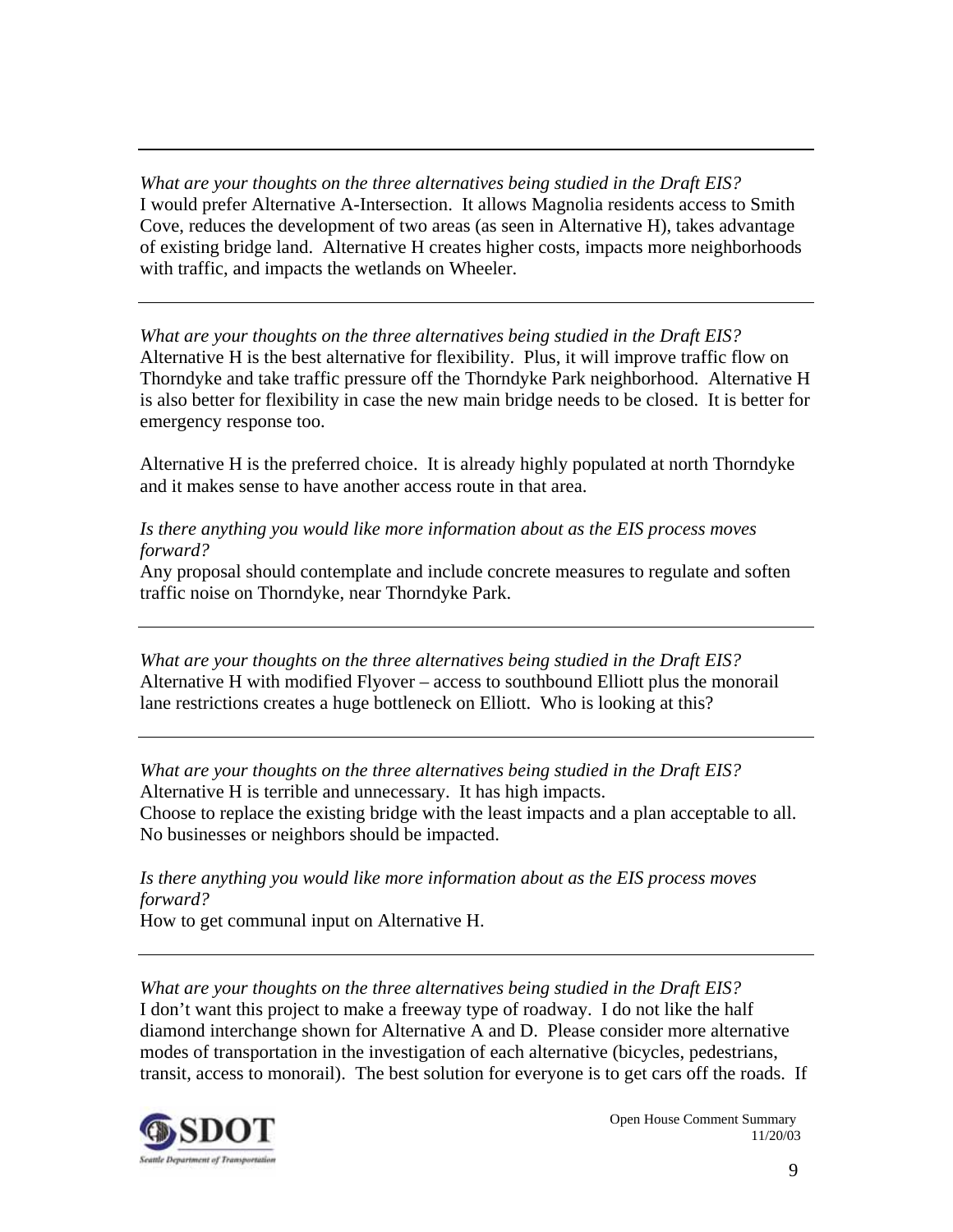that is not possible, please implement traffic calming techniques to make alternate transportation modes safer (i.e. slower car speeds and less aggressive drivers).

#### *Is there anything you would like more information about as the EIS process moves forward?*

Traffic and transportation – especially options for pedestrians and bicyclists, and close coordination with Metro and the monorail.

*What are your thoughts on the three alternatives being studied in the Draft EIS?*  Alternative A makes the most sense. Does not upset existing traffic flow, to or within Magnolia. Alternate D is okay (see above), but is certainly more circuitous. Alternative H has little to recommend it. Upsets 50-year-old traffic patterns within Magnolia. Also significantly slows commute to all Magnolia neighborhoods, which is a quality of life issue.

Alternative A gives the opportunity for a signature architectural feature on the Seattle waterfront (see Kobe, Japan or St. Petersburg, FL etc...).

*What are your thoughts on the three alternatives being studied in the Draft EIS?*  I live in SW Magnolia on the bluff. The two recent times the bridge has been out were a great hardship – adding 20 minutes to my commute time (I take the bus to downtown, so that's about double the time). The traffic congestion on Dravus was extreme. I heard many people at the open house say that these closures were "no big deal." I think they have very short memories. I favor Alternative H because I think additional access to Magnolia is crucial, and I am extremely concerned about "down time."

*What are your thoughts on the three alternatives being studied in the Draft EIS?*  I'd like to comment on Alternative H. As I live on  $14<sup>th</sup>$  Ave W and Boston, I am very opposed to the building of another bridge. This second bridge, which seems to be extraneous and not very cost-effective, would create more noise air pollution and traffic directly in my backyard. With a new bridge structure, my property value would be decreased. Why are we even considering Alternative H which effects two residential areas, Queen Anne and Magnolia, when the other two alternatives do not directly effect residential neighborhoods? I have not spoken with anyone who supports this H Alternative. I think keeping the bridge close to it original structure, such as in A or D, is the most rational approach.

# *Additional comments:*

Will you be speaking with residents in the QA and Magnolia neighborhoods who will be affected by it, just as you plan to speak with businesses affected by the alternatives? Making contact with residential owners only seems fair.